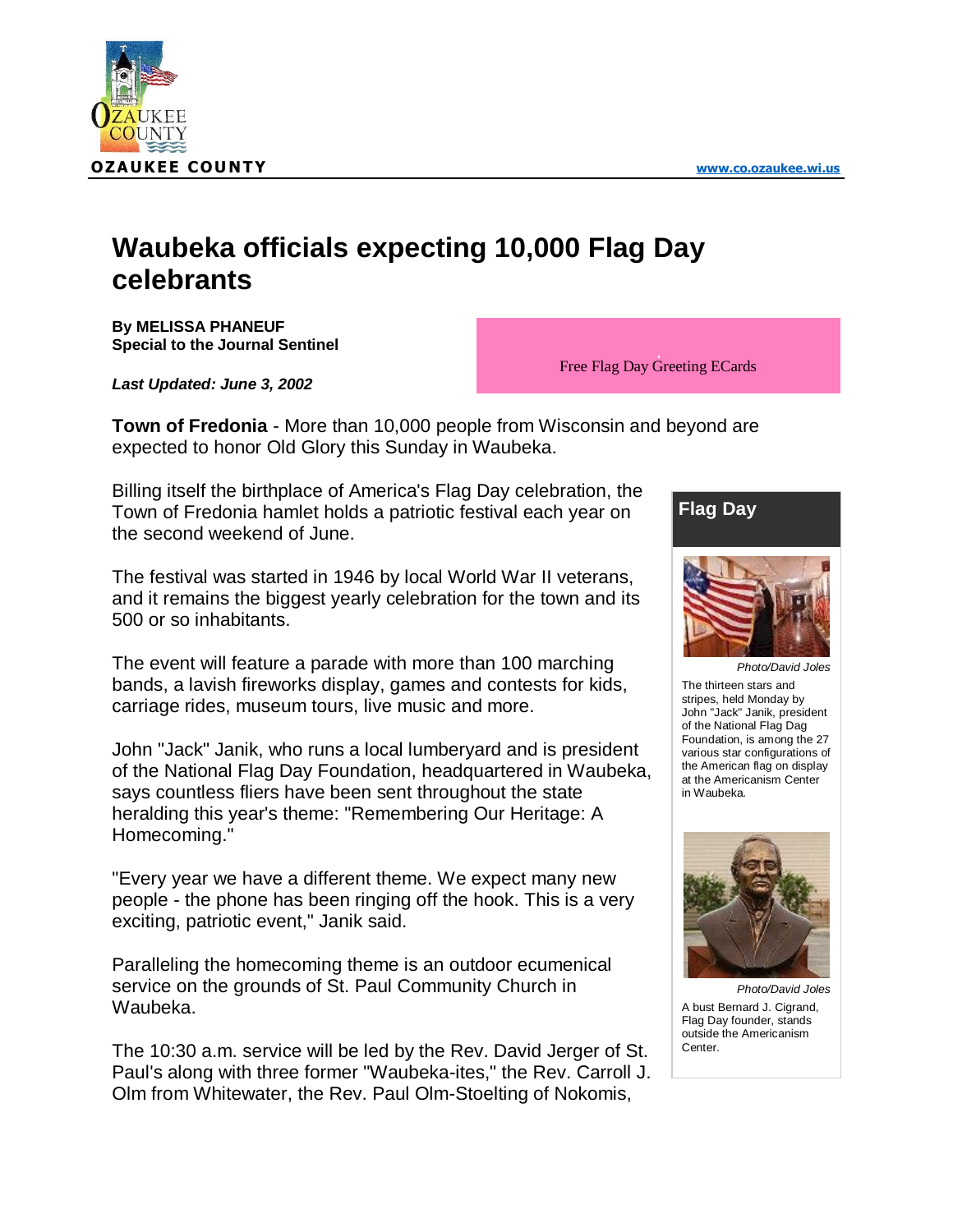Fla., and the Rev. Harry Stroessner of Ely, Minn. Each pastor will speak briefly, and Stroessner will deliver the sermon. Waubeka resident Virginia Brown will lead the prayer.

Following the service is a 12:30 p.m. program sounded off by a canon salute from the First Wisconsin Light Artillery. The program will be emceed by Channel 6 television personality Gus Gnorski. The national anthem will be sung by Miss Wisconsin Laura Herriot, and VFW Ladies Auxiliary President Carla Stockel will lead the Pledge of Allegiance.

Additional highlights will include a speech by Wisconsin Lt. Gov. Margaret Farrow and an earthshaking air salute by World War II warbird fighter planes. During the program, Gnorski will call onto stage Ozaukee County Sheriff Maury Straub, Waubeka Fire Chief Peter Wagner and Wisconsin VFW State Honor Guard Capt. Matt Meyer.

"Gnorski will talk about the September 11 tragedy. This is a call to honor (speech) that will recognize the heroes who risk their lives for us every day," Janik said.

Also new to this year's event is a presentation by Janik on the first Flag Day and where the National Flag Day Foundation is today. Janik gave this same presentation in April to the Capitol Hill Exchange Club in the Senate dining room in Washington, D.C. Describing the club members as "the movers and the shakers of D.C.," Janik spoke to active and retired generals, priests, business people and others.

Janik said the club was interested to hear about 19-year-old Bernard J. Cigrand, who taught at Stony Hill School in Waubeka. On June 14, 1885, Cigrand displayed a small U.S. flag on his desk and told his students to write an essay describing what the flag meant to them.

Cigrand, who later became a dentist and dean of the Illinois School of Dentistry, was determined to make the anniversary of the day the flag became a national symbol, June 14, 1777, a national holiday. He staged rallies in Chicago parks, drawing nationwide attention. In 1916, President Woodrow Wilson issued a proclamation asking communities to stage Flag Day ceremonies as "special patriotic exercises."

President Harry Truman took it a step further. In 1949, he signed the observance into law, finally making it a holiday.

"We received a tremendous response. The Exchange Club was so interested in hearing about the origins of Flag Day," Janik said.

Janik's presentation will be at 4 p.m. in the hospitality room at the Americanism Center. The room will be decorated with photographs of famous Waubeka residents, including Charles Cooley, creator and father of vocational schools; Joel Hames Jr., one of the original Thunderbird pilots who flew for Franklin D. Roosevelt's funeral in 1945; and